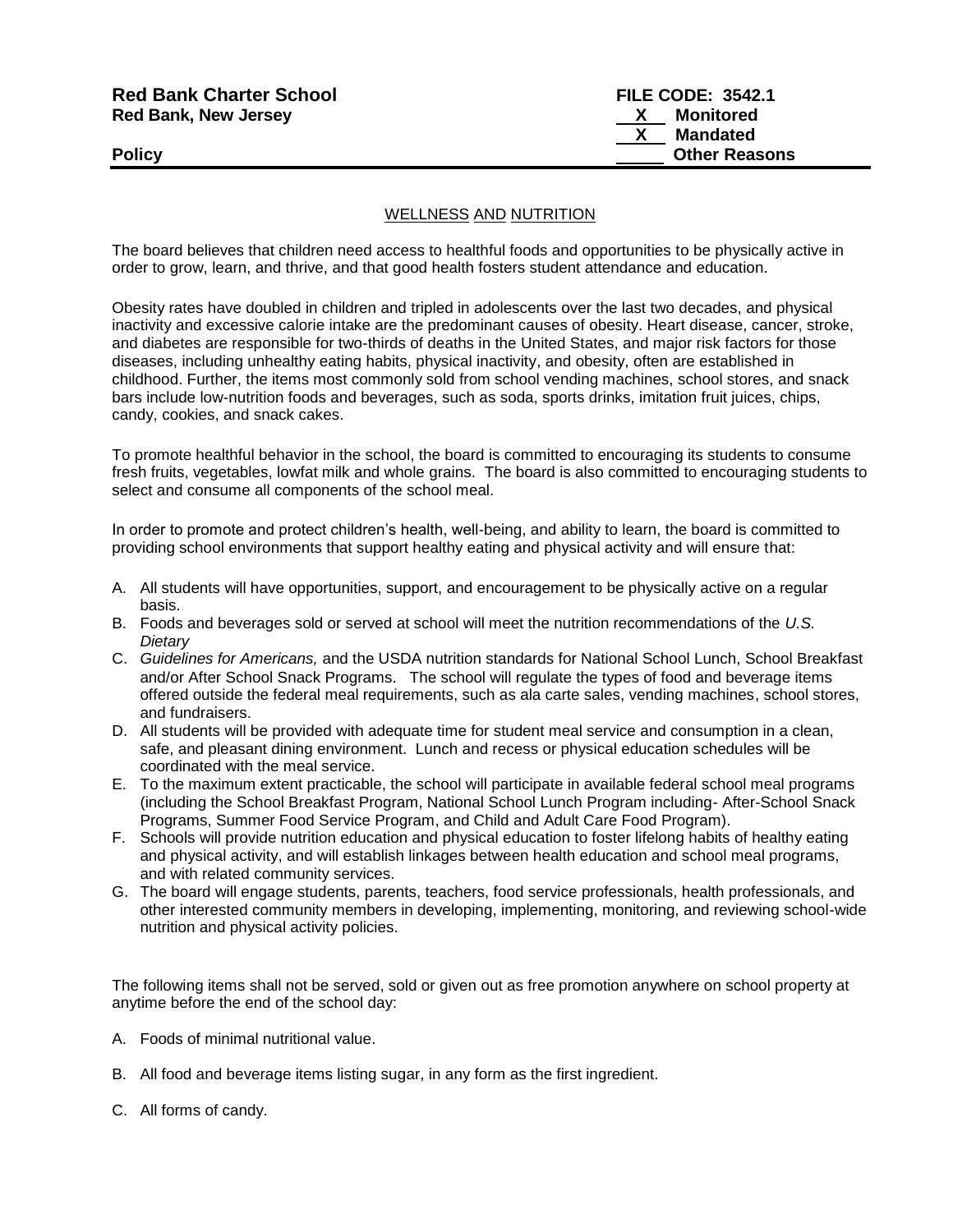## LOCAL WELLNESS/NUTRITION (Continued)

Schools shall reduce the purchase of any products containing trans fats. All snack and beverage items sold or served anywhere on school property during the school day, including items sold in a la carte lines, vending machines, snack bars, school stores and fundraisers or served in the reimbursable After School Snack Program, shall meet the following standards:

- A. Based on manufacturers nutritional data or nutrient facts labels:
	- 1. No more than eight grams of total fat per serving, with the exception of nuts and seeds.
	- 2. No more than two grams of saturated fat per serving.
- B. All beverages shall not exceed 12 ounces, with the following exceptions:
	- 1. Water.
	- 2. Milk (plain or flavored) containing one percent or less fat.

#### **Elementary Schools**

- A. 100 percent of all beverages offered shall be milk (plain or flavored) containing one percent or less fat, or water; or
- B. 100 percent fruit or vegetable juices.
- C. Serving size for fruit or vegetable juice shall not exceed 8 ounces.

#### Middle and High Schools

- A. At least 60 percent of all beverages offered, other than milk and water, shall be 100 percent fruit or vegetable juices.
- B. Serving size for fruit or vegetable juice shall not exceed 12 ounces;
- C. No more than 40 percent of all ice cream/frozen desserts shall be allowed to exceed the above standards for sugar, fat, and saturated fat.

#### General Requirements

Food and beverages served during special school celebrations or during curriculum related activities shall be exempt from this policy, with the exception of foods of minimal nutritional (FMNV).

This policy does not apply to: medically authorized special needs diets pursuant to federal regulations; school nurses using FMNVs during the course of providing health care to individual students; or special needs students who's Individualized Education Program (IEP) indicates their use for behavior modification. Adequate time shall be allowed for student meal service and consumption. Schools shall provide a pleasant dining environment. The board recommends that physical education or recess be scheduled before lunch whenever possible.

The school's curriculum shall incorporate nutrition education and physical activity consistent with the New Jersey Department of Education Core Curriculum Content Standards.

The lead person will specifically address the issue of biosecurity for the school food service. Biosecurity may be part of the plans, procedures and mechanism for school safety.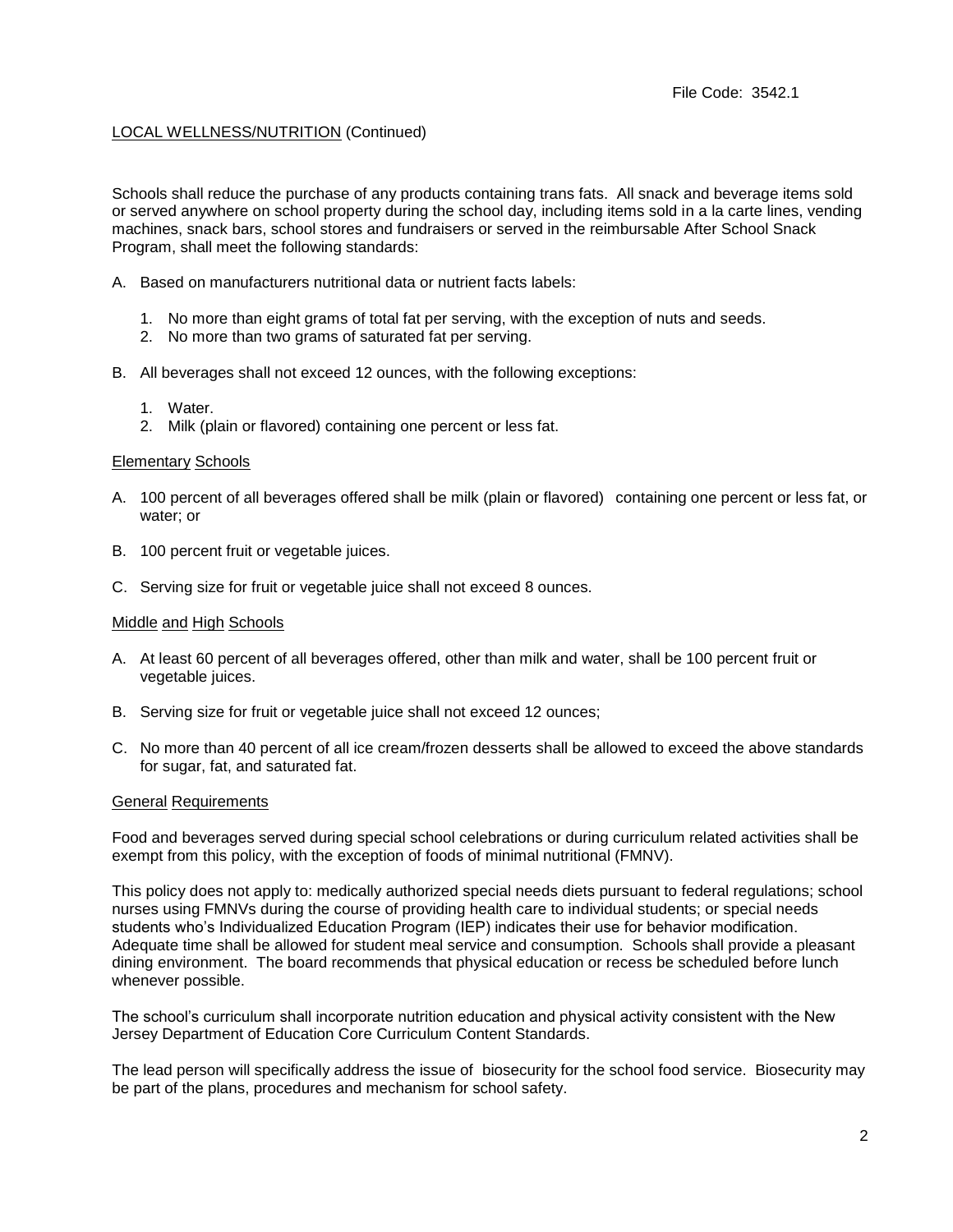## LOCAL WELLNESS/NUTRITION (Continued)

The board is committed to promoting the nutrition policy with all food service personnel, teachers, nurses, coaches and other school administrative staff so they have the skills they need to implement this policy and promote healthy eating practices. The board will work toward expanding awareness about this policy among students, parents, teachers and the community at large.

The lead person shall develop regulations consistent with this policy, including a process for measuring the effectiveness of its implementation, and designating personnel within each school with operational responsibility for ensuring the school is complying with the policy.

Date:

#### Key Words

School Lunch, Food Service, Nutrition, Wellness,

| Legal References: N.J.S.A. 18A:11-1                                                                                                                                 | General mandatory powers and duties<br>N.J.S.A. 18A:18A-4.1 f.,h. Use of competitive contracting in lieu of public bidding;<br>boards of education                                 |
|---------------------------------------------------------------------------------------------------------------------------------------------------------------------|------------------------------------------------------------------------------------------------------------------------------------------------------------------------------------|
| See particularly:<br>N.J.S.A. 18A:18A-5a(6)<br>N.J.S.A. 18A:18A-6                                                                                                   | Standards for purchase of fresh milk; penalties; rules and<br>regulations                                                                                                          |
| N.J.S.A. 18A:33-3<br>through -5<br>N.J.S.A. 18A:33-9                                                                                                                | Cafeterias for students                                                                                                                                                            |
| through -14<br>See particularly:<br>N.J.S.A. 18A:33-10                                                                                                              | Findings, declarations relative to school breakfast programs                                                                                                                       |
| N.J.S.A. 18A:33-15<br>through -19                                                                                                                                   | Improved Nutrition and Activity Act (IMPACT Act)                                                                                                                                   |
| N.J.S.A. 18A:58-7.1<br>through -7.2<br>N.J.A.C. 2:36-1.1 et seq.                                                                                                    | School lunch program<br><b>Child Nutrition Programs</b>                                                                                                                            |
| See particularly:<br>N.J.A.C. 2:36-1.7<br>N.J.A.C. 6A:16-5.1(b)<br>N.J.A.C. 6A:23A-16.5<br>N.J.A.C. 6A:32-12.1<br>N.J.A.C. 6A:32--14.1<br>N.J.A.C. 6A:23A-1 et seq. | Local school nutrition policy<br>School safety plans<br>Supplies and equipment<br>Reporting requirements<br>Review of mandated programs and services<br>Accountability regulations |
| 265)                                                                                                                                                                | Sec. 204 at the Federal Child Nutrition and WIC Reauthorization Act of 2004 (P.L. 108-                                                                                             |
| 42 U.S.C. 1751 et seq.                                                                                                                                              | Richard B. Russell National School Lunch Act                                                                                                                                       |
| 42 U.S.C. 1771 et seq.                                                                                                                                              | Child Nutrition Act of 1966                                                                                                                                                        |
| 7 C.F.R. Part 210                                                                                                                                                   | Medically authorized special needs diets                                                                                                                                           |
| 7 C.F.R. Part 210.10                                                                                                                                                | Foods of minimum nutritional value                                                                                                                                                 |